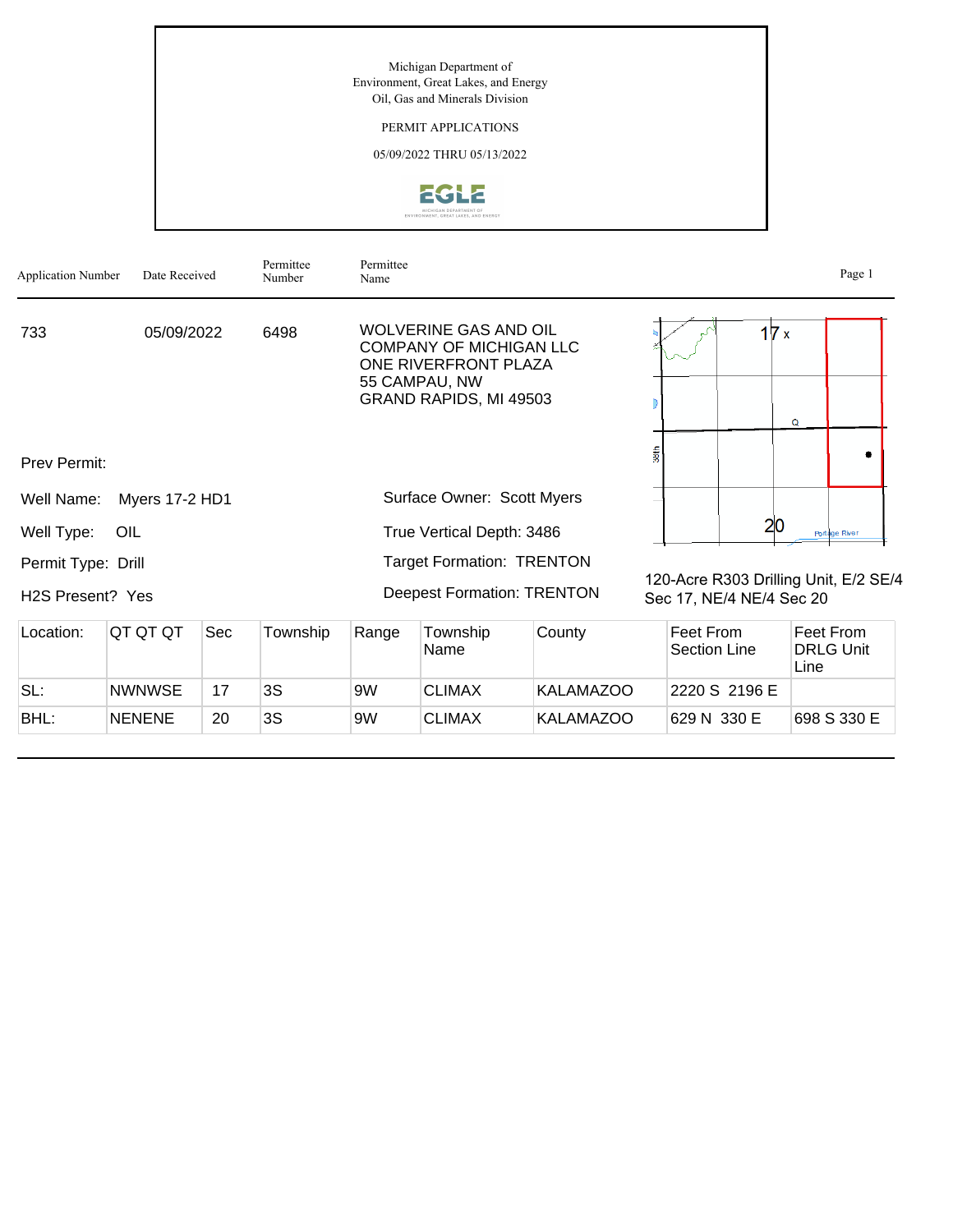Michigan Department of Environment, Great Lakes, and Energy Oil, Gas and Minerals Division PERMIT LIST 05/09/2022 THRU 05/13/2022 **EGLE** Permittee Permit Number Issue Date Permittee

| Permit Number      | <b>Issue Date</b>               | Permittee<br>Number | Permittee<br>Name                                                                                     | Page 1                                |
|--------------------|---------------------------------|---------------------|-------------------------------------------------------------------------------------------------------|---------------------------------------|
| 61611              | 5/10/2022                       | 5320                | <b>SAVOY ENERGY LP</b><br>920 HASTINGS STREET, SUITE A<br>PO BOX 1560<br>TRAVERSE CITY, MI 49685-1560 | Gallagher<br>$\mathbf{x}$             |
|                    | API Well No: 21-129-60538-01-00 |                     |                                                                                                       |                                       |
| Prev Permit: 60538 |                                 |                     |                                                                                                       | <b>T22NR02E</b>                       |
| Well Name:         | Nelson 5-36 HD1                 |                     | Surface Owner: Nelson, Richard and Shirley                                                            | Log                                   |
|                    | Oil Well                        |                     | True Vertical Depth: 4076FT                                                                           |                                       |
| Well Type:         |                                 |                     | <b>Target Formation: AMHERSTBURG</b>                                                                  |                                       |
| Permit Type:       | Re-entry                        |                     | Deepest Formation: BOIS BLANC                                                                         | 160-Acre R303 Driling Unit, E/2 NW/4, |
| H2S Present? Yes   |                                 |                     |                                                                                                       | W/2 NE/4 Section 36                   |

| Location: | IQT QT QT     | Sec | Township | Range | Township<br>Name             | County        | Feet From<br>Section Line | Feet From<br><b>DRLG Unit</b><br>Line |
|-----------|---------------|-----|----------|-------|------------------------------|---------------|---------------------------|---------------------------------------|
| SL:       | <b>NESWNE</b> | 36  | 22N      | 2E    | <b>WEST</b><br><b>BRANCH</b> | <b>OGEMAW</b> | 1584 N 1641 E             |                                       |
| BHL:      | <b>SENENW</b> | 36  | 22N      | 2E    | <b>WEST</b><br><b>BRANCH</b> | <b>OGEMAW</b> | 957 N 2109 W              | 957 N 797 W                           |

| 61612                         | 5/10/2022                       | 6498        | <b>WOLVERINE GAS AND OIL</b><br><b>COMPANY OF MICHIGAN LLC</b><br>ONE RIVERFRONT PLAZA<br>55 CAMPAU, NW<br>GRAND RAPIDS, MI 49503 |                                                |  |  |  |
|-------------------------------|---------------------------------|-------------|-----------------------------------------------------------------------------------------------------------------------------------|------------------------------------------------|--|--|--|
|                               | API Well No: 21-077-62037-00-00 | 5<br>- TU / |                                                                                                                                   |                                                |  |  |  |
| Prev Permit:                  |                                 |             |                                                                                                                                   |                                                |  |  |  |
|                               | Well Name: PENNEY 5-1 HD1       |             | Surface Owner: PENNEY FARMS                                                                                                       |                                                |  |  |  |
| Well Type:                    | Oil Well                        |             | True Vertical Depth: 3327FT                                                                                                       |                                                |  |  |  |
| Permit Type: Drill            |                                 |             | <b>Target Formation: TRENTON</b>                                                                                                  | 160-Acre R303 Drilling Unit, SE/4 NE/4,        |  |  |  |
| H <sub>2</sub> S Present? Yes |                                 |             | <b>Deepest Formation: TRENTON</b>                                                                                                 | NE/4 SE/4 Sec 5; SW/4 NW/4, NW/4<br>SW/4 Sec 4 |  |  |  |

| Location: | IQT QT QT     | Sec | Township | Range | Township<br>Name | County    | ∣Feet From<br>Section Line | Feet From<br><b>IDRLG Unit</b><br>Line |
|-----------|---------------|-----|----------|-------|------------------|-----------|----------------------------|----------------------------------------|
| SL:       | <b>SWNESE</b> |     | 5 4S     | 9W    | <b>WAKESHMA</b>  | KALAMAZOO | 1684 S 1021 E              |                                        |
| BHL:      | <b>NESWNW</b> |     | 4 4S     | 9W    | <b>WAKESHMA</b>  | KALAMAZOO | 1479 N 983 W               | 1340 N 340 E                           |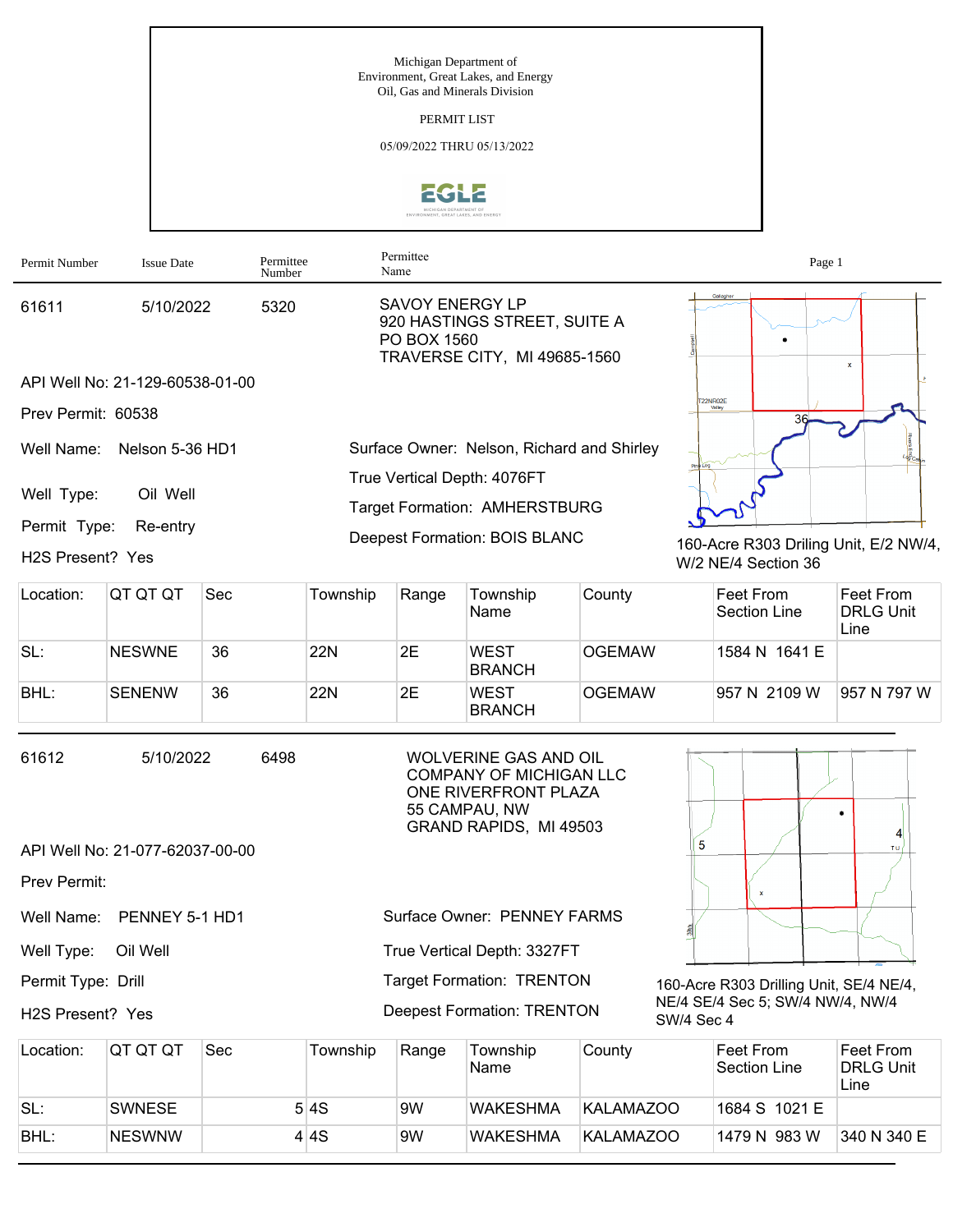

| Permit<br>$\mathbf{r}$<br>Number | mittee<br>10x<br>. .<br>Number | a mittee .<br>Name | Page |
|----------------------------------|--------------------------------|--------------------|------|
|----------------------------------|--------------------------------|--------------------|------|

## **PLUGGING INSTRUCTIONS ISSUED:**

20379 491

CONSUMERS ENERGY CO 1945 W PARNALL RD JACKSON, MI 49201

API Well Number: 21-005-20379-00-00

Well Name: FREYE, TONY ET AL & ESSINK, JULIUS ET UX 1

Plug Inst. Issue Date: 4/28/2022

| Location | <b>IOT OT OT</b> |                  | <b>Sec Township</b> | Range | Township Name   | County         | Feet From Section<br>Line | <b>Feet From DRLG</b><br>Unit |
|----------|------------------|------------------|---------------------|-------|-----------------|----------------|---------------------------|-------------------------------|
| ISL:     | <b>CNSW</b>      | $\overline{122}$ | 4N                  | 14W   | <b>OVERISEL</b> | <b>ALLEGAN</b> | 1320 N 1320 W             | 1320 N 1320 W                 |
| BHL:     |                  |                  | 4N                  | 14W   | <b>OVERISEL</b> | <b>ALLEGAN</b> |                           |                               |

. . . . . . . . . . . . . . . . . .

Comment: App to P&A expires on 4/28/2023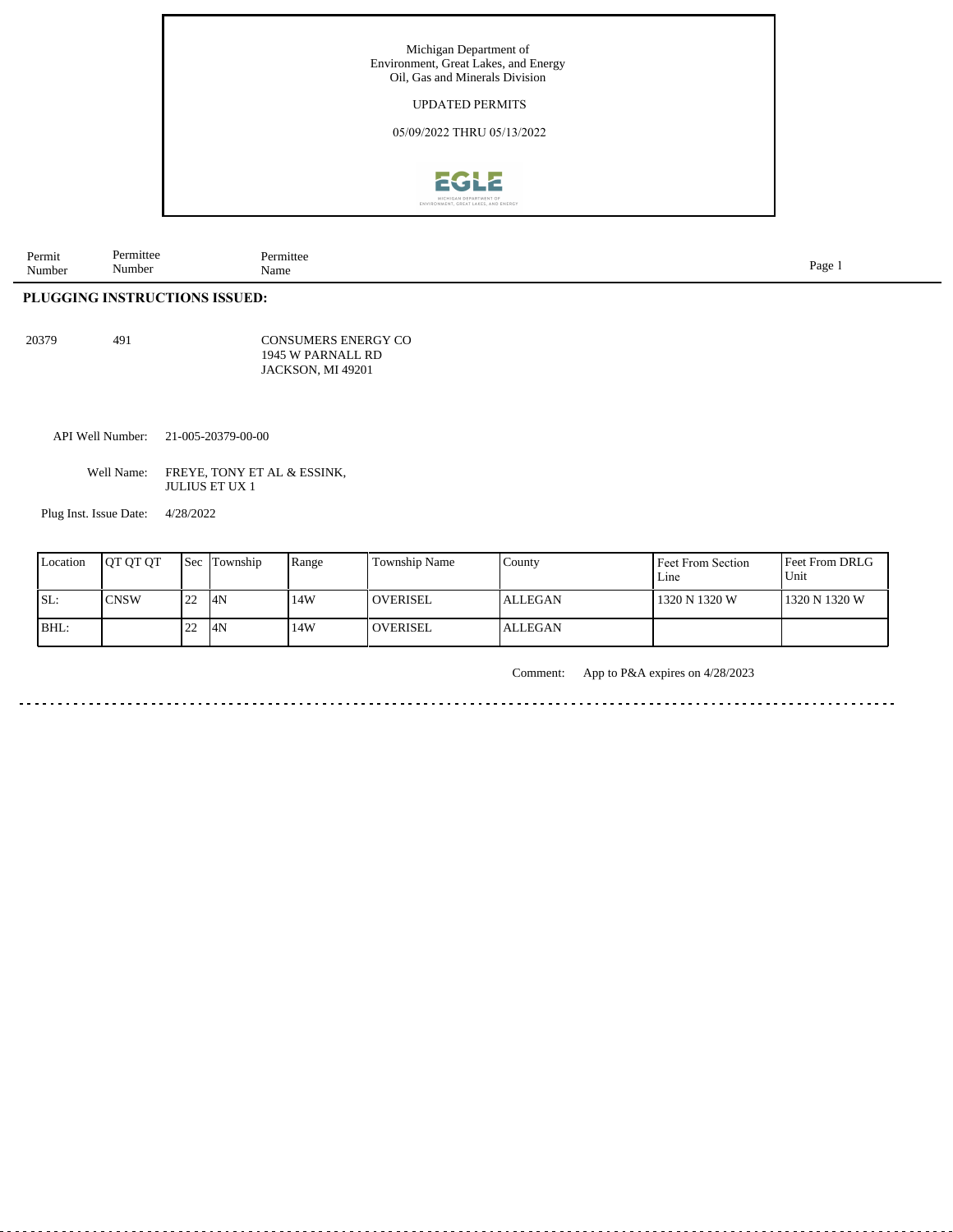

| Permit<br>Number | Permittee<br>Number | Permittee<br>Name                                                               | Page 2 |  |
|------------------|---------------------|---------------------------------------------------------------------------------|--------|--|
| 6615             | 5260                | <b>GOODALE ENTERPRISES LLC</b><br>0-21 FENNESSY RD SW<br>GRAND RAPIDS, MI 49534 |        |  |
|                  | API Well Number:    | 21-081-06615-00-00                                                              |        |  |
|                  | Well Name:          | TAALMAN, O J 1                                                                  |        |  |

Plug Inst. Issue Date: 5/6/2022

| Location | <b>OT OT OT</b> | <b>Sec</b> Township | Range | Township Name | County       | Feet From Section<br>Line | Feet From DRLG<br>Unit |
|----------|-----------------|---------------------|-------|---------------|--------------|---------------------------|------------------------|
| ISL:     | Iswswsw         | 29 <sub>J7N</sub>   | 12W   | l WALKER      | <b>KENT</b>  | 330 S 330 W               |                        |
| BHL:     | Iswswsw         | $29$ $7N$           | 12W   | <b>WALKER</b> | <b>IKENT</b> |                           |                        |

<u>. . . . . . . . . . .</u>

Comment: App to P&A expires on 5/6/2023

6667 5260

GOODALE ENTERPRISES LLC 0-21 FENNESSY RD SW GRAND RAPIDS, MI 49534

API Well Number: 21-081-06667-00-00

Well Name: BRENNER, HENRY A 1

Plug Inst. Issue Date: 5/6/2022

| Location | <b>IOT OT OT</b> | <b>Sec</b> Township          | Range | <b>Township Name</b> | Countv      | Feet From Section<br>Line | <b>Feet From DRLG</b><br>Unit |
|----------|------------------|------------------------------|-------|----------------------|-------------|---------------------------|-------------------------------|
| ISL:     | <b>INWNWSE</b>   | $30$ <sub>J</sub> $\gamma$ N | 12W   | <b>WALKER</b>        | <b>KENT</b> | 332 N 332 W               |                               |
| BHL:     | <b>NWNWSE</b>    | $30$ <sub>J</sub> $\gamma$ N | 12W   | <b>WALKER</b>        | <b>KENT</b> |                           |                               |

 $- - - - - -$ 

Comment: App to P&A expires on 5/6/2023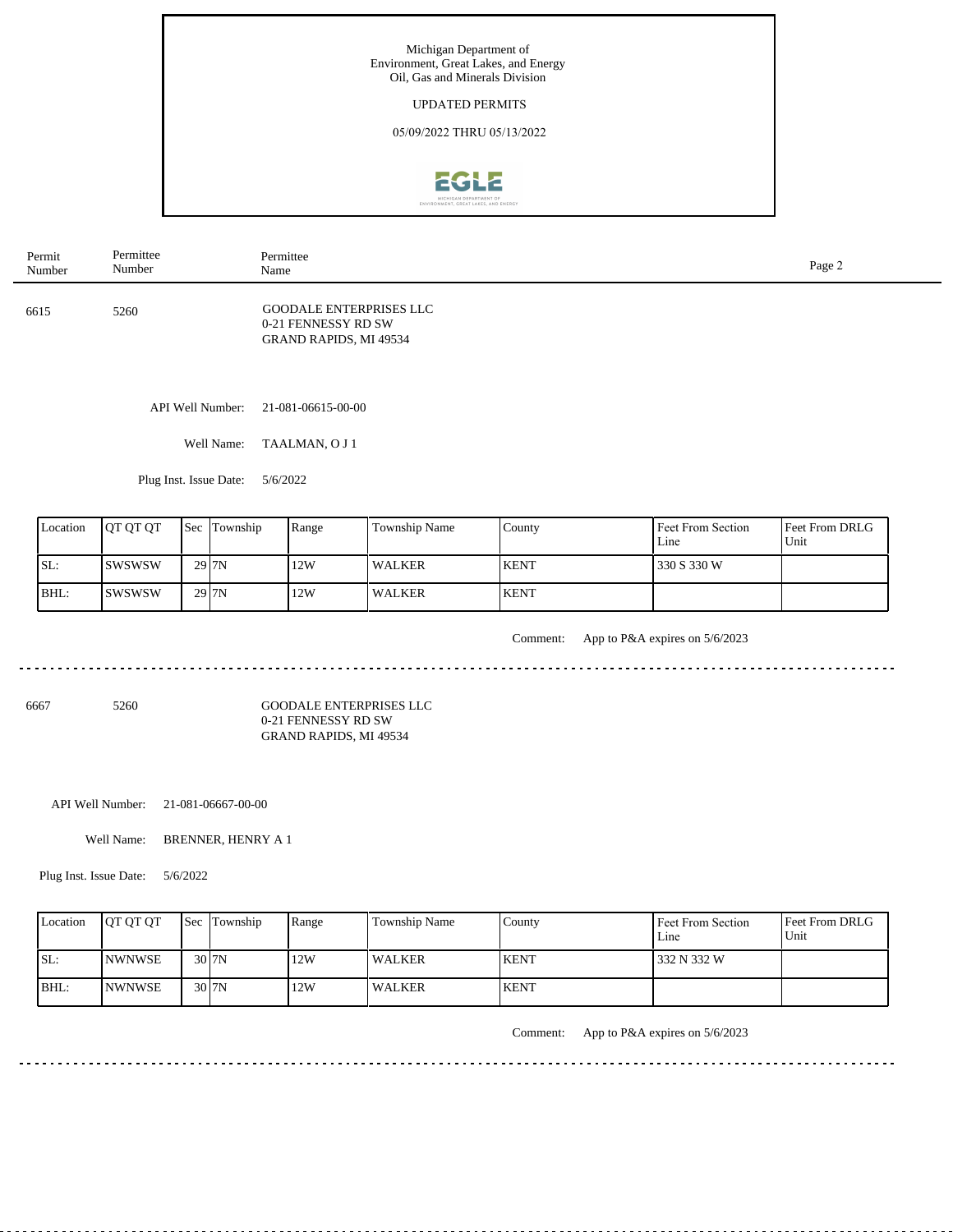

| Permit<br>$\sim$ $\sim$<br>Number | mıttee<br>Jos<br>Number | `~rmittee<br>.<br>Name | Page |
|-----------------------------------|-------------------------|------------------------|------|
|-----------------------------------|-------------------------|------------------------|------|

## **RECORD OF WELL PLUGGING:**

| 43389 | 8080 | V C P MICHIGAN, LLC |
|-------|------|---------------------|
|       |      | P. O. Box 977       |
|       |      | Gaylord, MI 49734   |

API Well Number: 21-137-43389-00-00

Well Name: CAMPBELL C3-1

Plugging Date: 7/13/2021

| Location | <b>IOT OT OT</b> | 'Sec | Township | Range | <b>Township Name</b> | l County       | Feet From Section<br>Line | <b>Feet From DRLG</b><br>Unit |
|----------|------------------|------|----------|-------|----------------------|----------------|---------------------------|-------------------------------|
| SL:      | ISWNWSE          |      | 30N      | 1W    | l CHARLTON           | <b>IOTSEGO</b> | 910 N 495 W               | 1395 S 495 W                  |
| BHL:     | ISWNWSE          |      | 130N     | 1W    | l CHARLTON           | <b>IOTSEGO</b> |                           |                               |

<u>. . . . . . . . . . . . . . . . . .</u>

43438 8080

V C P MICHIGAN, LLC P. O. Box 977 Gaylord, MI 49734

API Well Number: 21-137-43438-00-00

Well Name: CAMPBELL D3-1

Plugging Date: 7/13/2021

|      | Location | <b>OT QT QT</b> | <b>Sec</b> Township | Range | <b>Township Name</b> | County         | <b>Feet From Section</b><br>Line | <b>Feet From DRLG</b><br>Unit |
|------|----------|-----------------|---------------------|-------|----------------------|----------------|----------------------------------|-------------------------------|
| SL:  |          | <b>ISWSWSE</b>  | 130N                | 1 W   | <b>CHARLTON</b>      | <b>IOTSEGO</b> | 1638 S 458 W                     | 1638 S 458 W                  |
| BHL: |          | ISWSWSE         | 130N                | 1 W   | <b>CHARLTON</b>      | <b>IOTSEGO</b> |                                  |                               |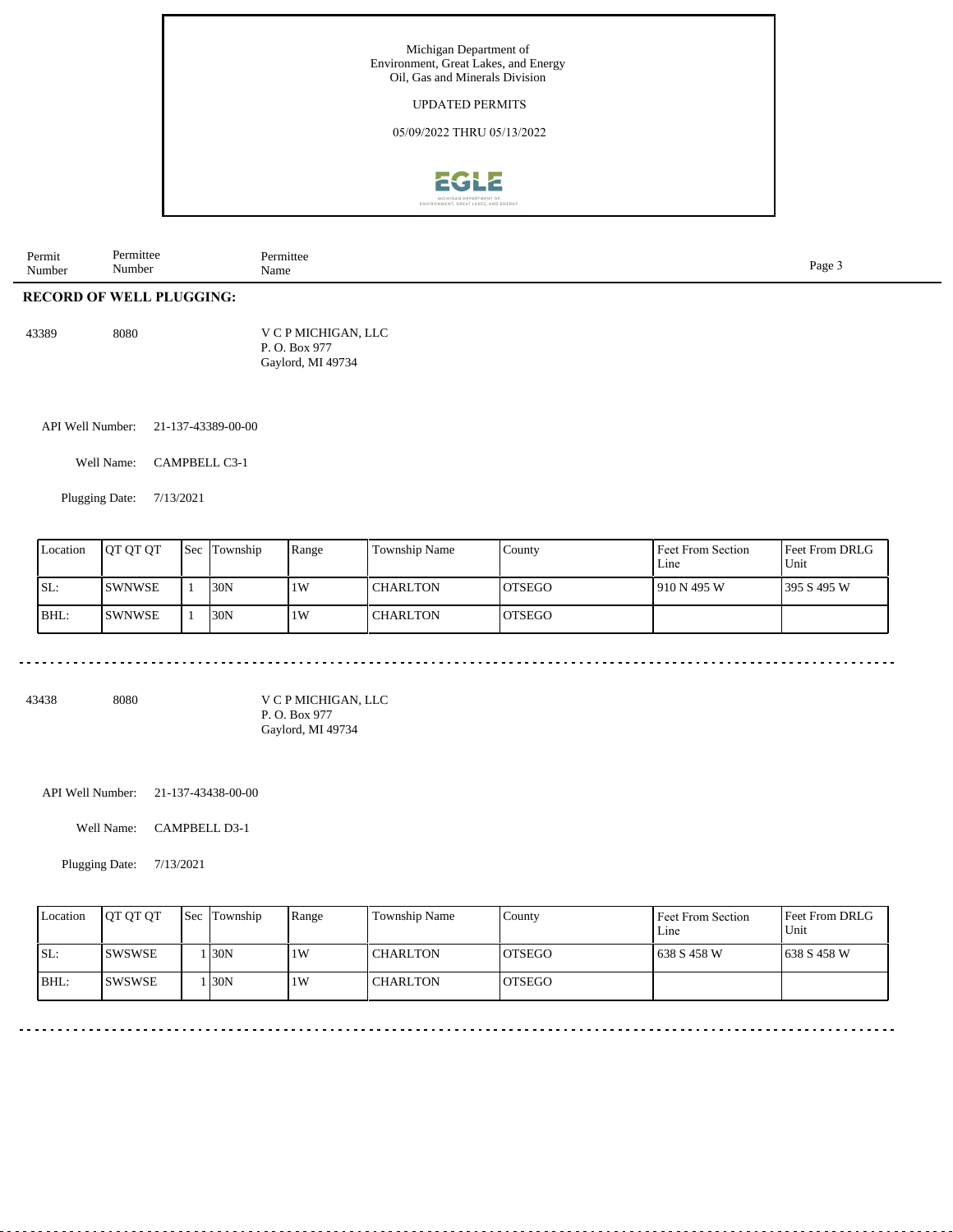

| Permit | Permittee | Permittee                                                                                      | Page 4 |
|--------|-----------|------------------------------------------------------------------------------------------------|--------|
| Number | Number    | Name                                                                                           |        |
| 59803  | 5320      | SAVOY ENERGY LP<br>920 HASTINGS STREET, SUITE A<br>PO BOX 1560<br>TRAVERSE CITY, MI 49685-1560 |        |

API Well Number: 21-059-59803-00-00

Well Name: BEACH 1-25

True Vertical Depth: 4137

Plugging Date: 4/15/2022

ц.

| Location | <b>JOT OT OT</b> | <b>Sec</b> | Township   | Range | Township Name | County           | Feet From Section<br>Line | <b>Feet From DRLG</b><br>Unit |
|----------|------------------|------------|------------|-------|---------------|------------------|---------------------------|-------------------------------|
| ISL:     | <b>INESESW</b>   | 25         | <b>16S</b> | 2W    | <b>ADAMS</b>  | <b>HILLSDALE</b> | 1057 S 2081 W             |                               |
| BHL:     | ISESWSW          | 25         | 16S        | 2W    | <b>ADAMS</b>  | <b>HILLSDALE</b> | 350 S 1250 W              | 1350 S 589 W                  |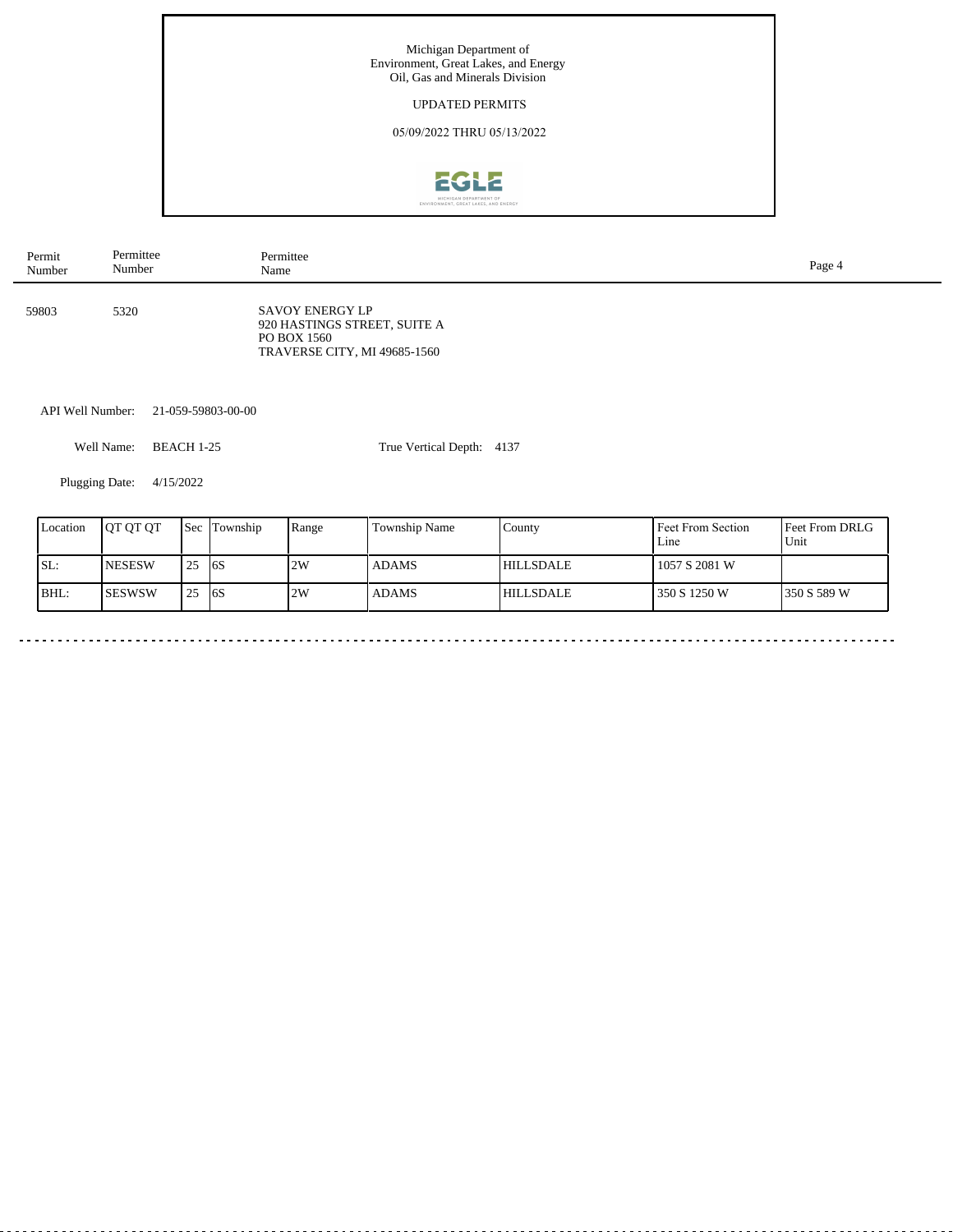

| Permit<br>Number | mitte<br>$\cdot$ $\cdot$<br>sumber | rmitter<br>Name<br>$\qquad \qquad \cdots \qquad \qquad$ | Page |
|------------------|------------------------------------|---------------------------------------------------------|------|
|                  |                                    |                                                         |      |

## **APPLICATIONS TO CHANGE WELL STATUS:**

52964 6361

RIVERSIDE ENERGY MICHIGAN LLC 10691 EAST CARTER ROAD SUITE 201 TRAVERSE CITY, MI 49684

API Well Number: 21-079-52964-00-00

Well Name: STRANG A2-6

Approval Date: 5/12/2022

| Location | <b>OT OT OT</b> | Sec        | Township | Range | <b>Township Name</b> | County          | Feet From Section<br>Line | Feet From DRLG<br>Unit |
|----------|-----------------|------------|----------|-------|----------------------|-----------------|---------------------------|------------------------|
| ISL:     | <b>ISENENW</b>  | $\epsilon$ | 128N     | 7W    | l RAPID RIVER-       | <b>KALKASKA</b> | 803 N 634 E               |                        |
| IBHL:    | <b>ISENENW</b>  |            | 128N     | 7W    | l RAPID RIVER-       | <b>KALKASKA</b> |                           |                        |

. . . . . . . . . . . . . . . . . . .

Proposed Rework: Temporarily Abandoned Comment: ACOWS for TA expires on 3/31/2023